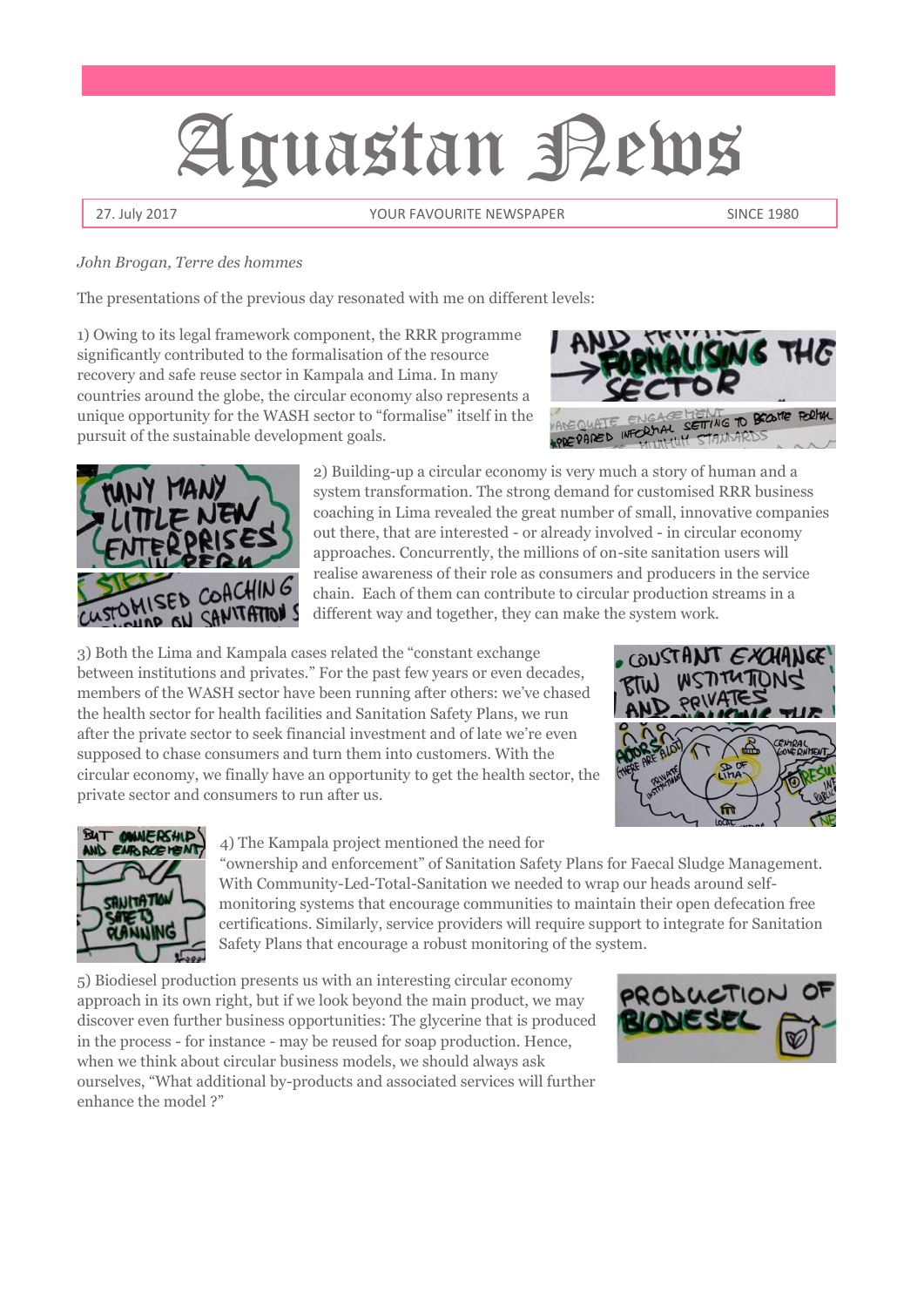# Aguastan Pews

28. July 2017 **The State of the State State of the State of Taylor State State State State State 1980** 

#### *Cécile Mazaleyrat, PEPA*

I volunteered to report for AGUASAN news, because I believe that when you receive, you should also give back. Additionally, yesterday's presentations were in direct or indirect link to the Haitian context, to which I have a



models are multiplied?

It takes time to construct the necessary knowledge, to reinforce and to grow human resources, to trigger behavioral change and to ensure correct management and sustainability. I believe that we should focus on starting small, making sure that it works and then evaluating the business and scaling potential within the market space (offer, demand, capacities).

specific insight. The second day of the AGUASAN workshop

featured two approaches that were quite different, but both related to a similarly vulnerable context.

The SOIL example was portrayed as a "small scale" process. The presentation included many figures and concluded that financial sustainability has yet to be achieved. The example on fuel briquettes on the other hand featured a lot of positive and promising statements on the scale up potentials, without actually providing any figures on the financial sustainability of the intervention. This made me hesitant, because from my experience with the Haitian UNDP Briquette program, I know that successful project exit is not necessarily a given in this specific context.

Neither approaches were backed by financial statements that included detailed figures such as marketing expenses or revenue and cost forecasts for upcoming years. From a private sector perspective, it is difficult to understand the financial feasibility and the rationale behind growth of such initiatives and I am yet to see concrete proof that wide scaling of circular economy approaches is possible.

This makes me wonder: should circular economy really be about fast and wide scale-up of fragile business models or is there place for a micro circular economy, in which small, targeted business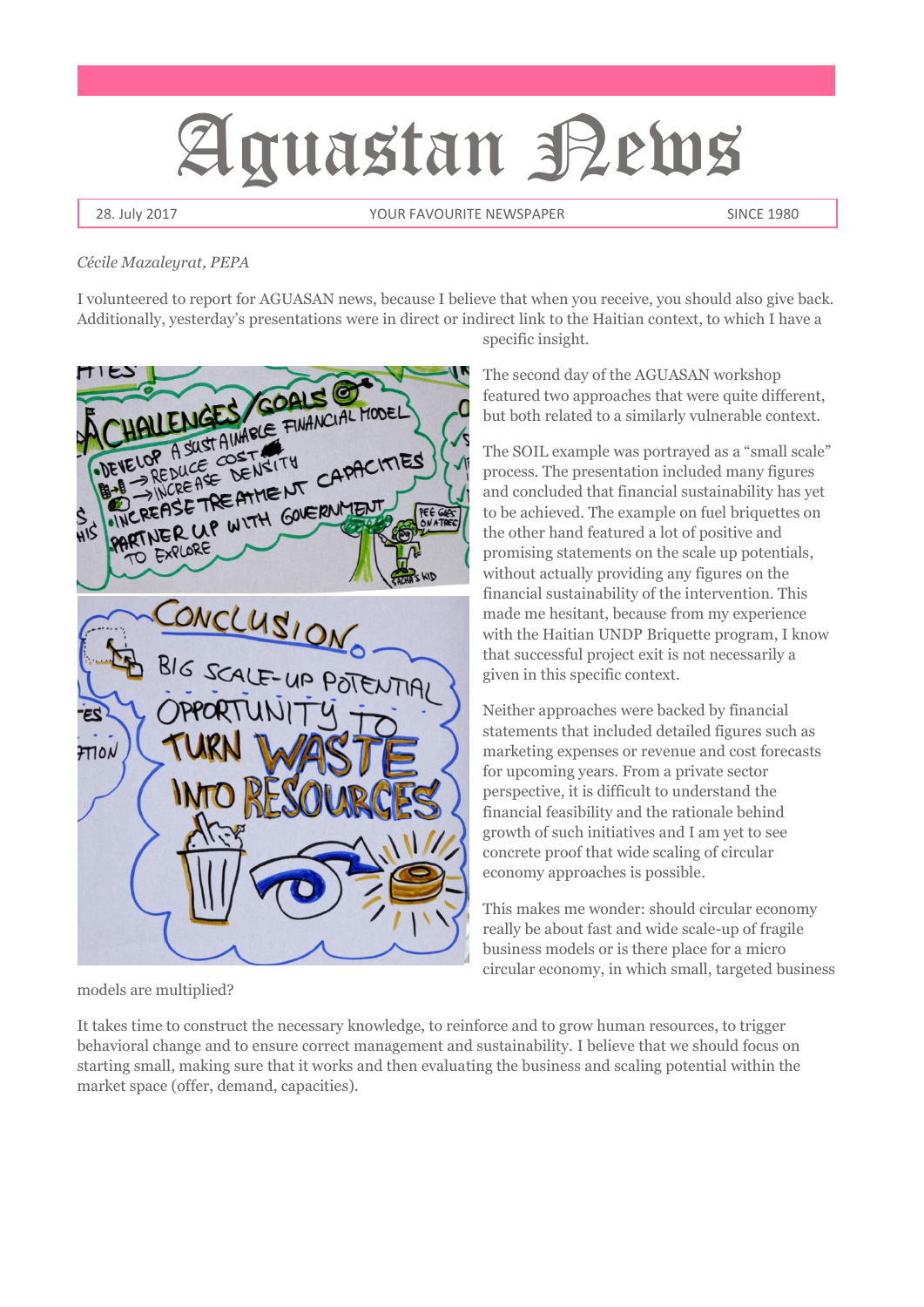# Aguastan Pems

29. July 2017 **The State of the State State of the State of Taylor State State State State State 1980** 

#### *Kim Anderson, Stockholm Environmental Institute*

Yesterday's program started with a presentation about an intervention in the Lake Prespa basin in Macedonia, which showed how continued hard work over a long period of time can pay off. It also showed that circular economy is not a new concept, but includes approaches of resource efficiency, environmental engineering and resource recovery which have been around for many years. Whether it is called circular economy of Integrated Water Resources Management is not important, as long as it supports a local market and local businesses and makes a local difference.

In the second presentation, we learned about a sanitation project with focus on anaerobic digestion of sludge. It gave a good example on how resource recovery and reuse can create additional benefits compared to conventional products and services. There will always be initial costs of infrastructure and installations, but with circular economy we can get productive use out of the system and reduce costs.

The field visit brought us to Nestlé Waters' production site for Henniez mineral water. The excursion revealed how risk management and CSR interests of multinationals can drive change and can result in environmental improvements with numerous benefits for farmers and nature. With circular economy, we cannot limit ourselves at cash flows, but need to look at other, societal and environmental values, too. What are the values of healthy ecosystem? It is not only about the costs saved for water purification but also about the reductions of chemical fertilizers. It is a complex picture, which needs to be looked at as a whole.